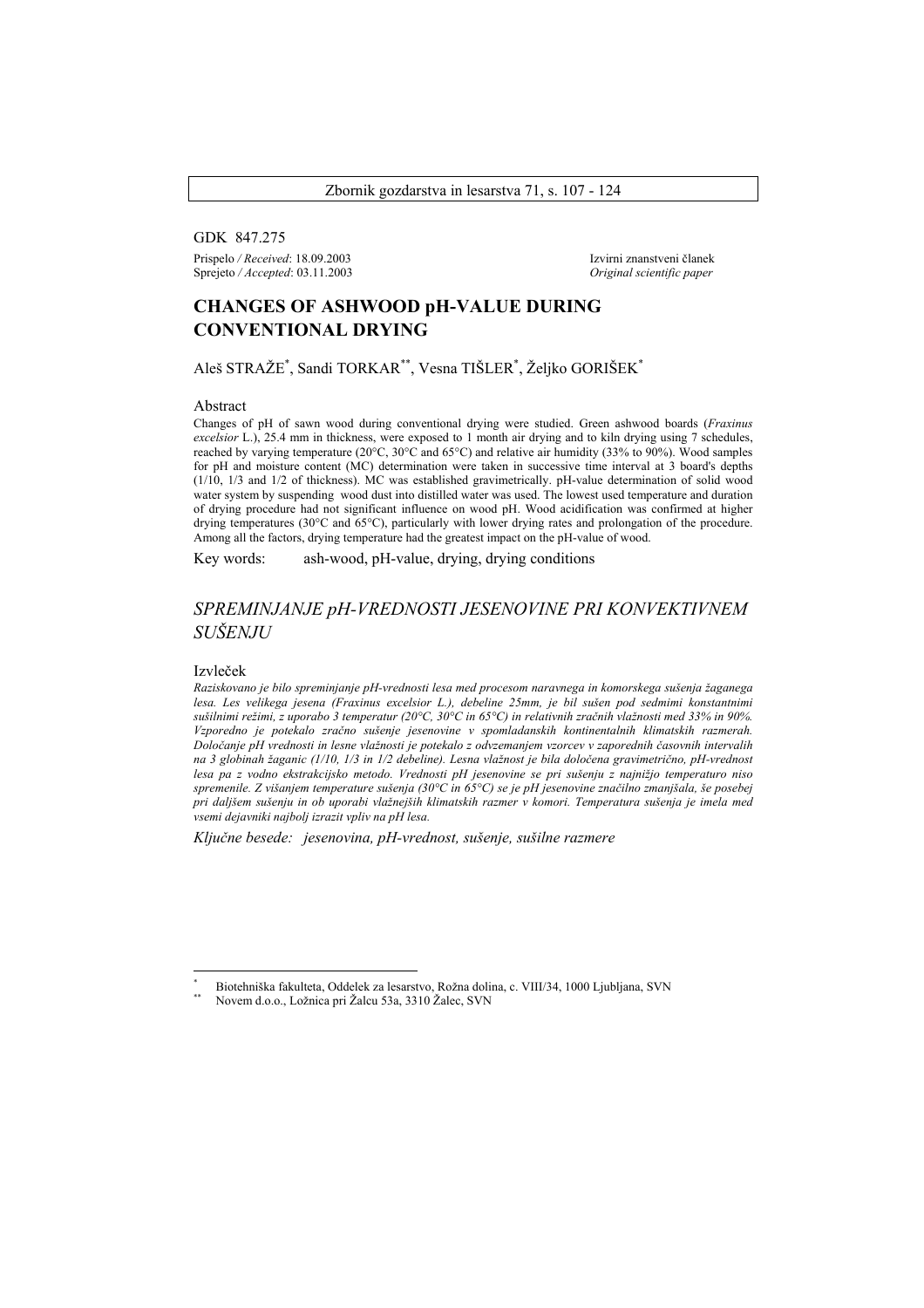$108\,$ Zbornik gozdarstva in lesarstva, 71

# **VSEBINA CONTENTS**

| $\mathbf{1}$     |                           |  |
|------------------|---------------------------|--|
|                  | <b>UVOD</b>               |  |
| $\mathbf{2}$     |                           |  |
|                  | <b>MATERIAL IN METODE</b> |  |
| 3                |                           |  |
|                  | <b>REZULTATI</b>          |  |
| $\boldsymbol{4}$ |                           |  |
|                  | <b>DISKUSIJA</b>          |  |
| 5                |                           |  |
|                  | ZAKLJUČKI                 |  |
| 6                |                           |  |
|                  |                           |  |
|                  | <b>LITERATURA</b>         |  |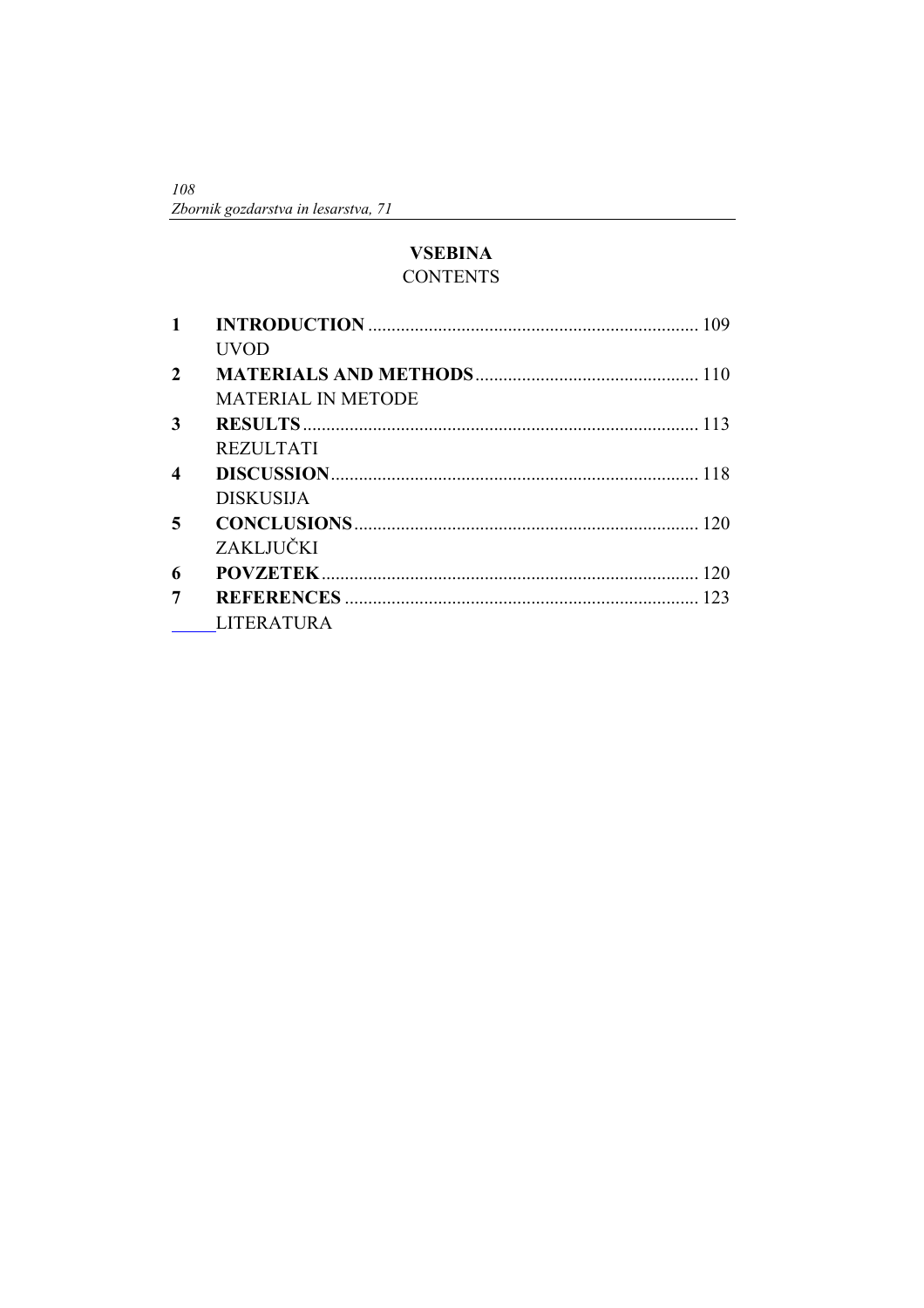### **1 INTRODUCTION**  UVOD

The pH-value of wood is interesting from many aspects, such as wood protection, gluing, surface treatment, mechanical treatment as well as hydrothermal procedures. Hence, the acidity of wood has been referred to in a number of publications (KRILOV / GREF 1986; PRASETYA / BÖHNER / ROFFAEL 1992; TORELLI / ČUFAR 1995; LJULKA / SERTIĆ / JIROUŠ-RAJKOVIĆ 1996; HUMAR / PETRIČ / POHLEVEN 2001; TIŠLER / MALNARIČ, 2002).

Hydrothermal treatment has, just as common drying procedures, a great influence on physical and chemical properties of wood, where only in some specific cases of quality reduction an attention is attracted to the latter. The so far carried out research has shown that solid wood water system releases, during moisture removal from wood tissues, small and various amounts of weak organic acids into the surrounding atmosphere (PACKMAN 1960), and usually gives to the wood an increasingly acidic character. Suchlike changes of wood acidity directly affect corrosion of metals attached to the wood (ARNI / COCHRANE / GRAY 1965a, 1965b; HILLIS / MCKENZIE 1964), or similarly with maintaining of humid drying conditions to the enclosed metal kiln driers.

Much research on the pH changes of wood during drying has been carried out during several wood discolouration problems. The dependency of bacteria, moulds and other fungi growth on pH-values of wood were determined and optimal pH-values for various fungi and wood species were confirmed (WARD / GROOM 1983; BAUCH et al. 1985, 1991). The ability to regulate the pH-value of the solution was also established in case of fresh wood infected with bacteria during its water storage period. Latter on, changed pHvalue of wood tissue induced specific colouring reactions of contents of parenchyma cells (BERNDT / LIESE 1973; LIESE 1992). Encymatic staining, as a possible colouring mechanism in fresh sapwood during storage or slow drying at low temperatures, has, according to MCEVILY / IYENGAR (1992), an optimum pH range between 4 and 7. The optimal pH-value of 4.0 was found out also in case of iron-tannic colouring reaction, known at wood-metal attachments during kiln drying of species, reached with tannic compounds (SANDERMANN / LUETHGENS 1953; KOCH et al. 2000). Many mechanisms of wood discolouring at normal temperature drying are interpreted with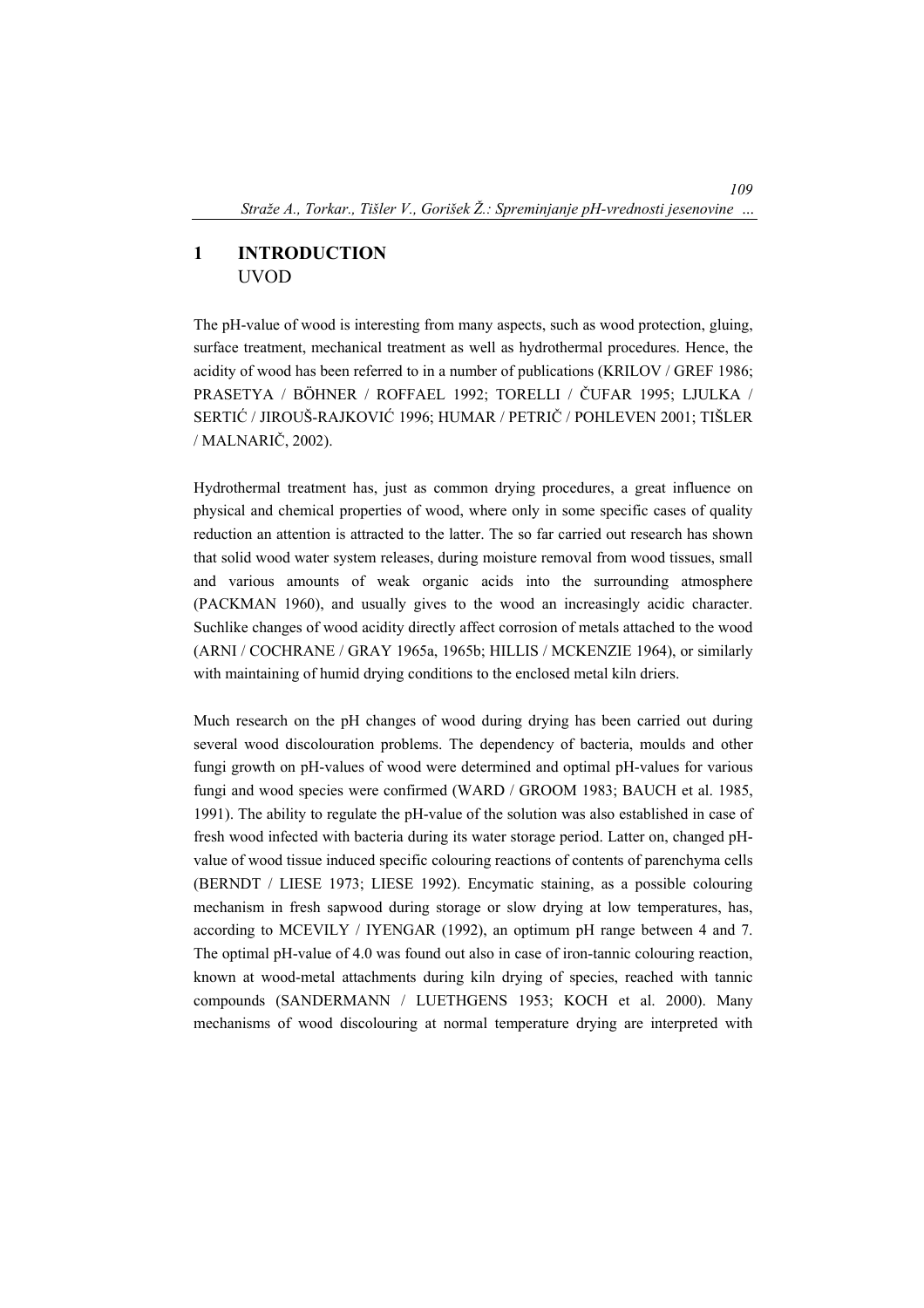combination of hydrolytic and subsequent condensation reactions on wood compounds, where the pH of the medium highly affect the rate of the first one (KOLLMANN et al. 1951; KOLLMANN / FENGEL 1965; GORIŠEK 1995).

Increasingly important are the environmental effects arising from timber drying due to discharges of hazardous compounds, volatile organic compounds (VOC), odorous substances, aqueous condensates and inorganic contaminants. In this respect, the focus was more on gaseous emissions (LAVERY / MILOTA 200; MCDONALD et al. 2002), whereas recently, due to the industrial liquids disposal restrictions, liquid condensates attracted the attention as well (DARE / RILEY 2003).

To the best knowledge of the authors of this paper, reports on the influence of drying procedure on pH changes of wood during normal temperature drying are very rare or barely mentioned in the literature (PACKMAN 1960; SANDERMAN / ROTHKAMM 1959). Thus we were interested in what happens to pH of wood during various drying procedures in normal temperature range and in the influence of drying parameters, especially the drying rate and its impact on the moisture content and moisture content gradient in timber cross section, as well as on the duration of the procedure. Owing to the known discolouration problems during conventional normal temperature drying (STRAZE et al. 2003) and to its industrial importance, European ashwood (*Fraxinus excelsior* L.) timber was used. Since many methods of wood pH determination were applied, a general used procedure with suspending wood dust into distilled water (STAMM 1961) was tested for experimental analysis.

#### **2 MATERIALS AND METHODS**  MATERIAL IN METODE

#### **2.1 SAMPLE PREPARATION**  PRIPRAVA MATERIALA, VZORČENJE

Four logs of European ashwood (*Fraxinus excelsior* L.), 1m in length, were cut at breast high (h=1.3m) from standing trees. Outer flat sawn boards, 25.4mm in thickness, were sawn from the logs and sampled into 8 parallel specimens.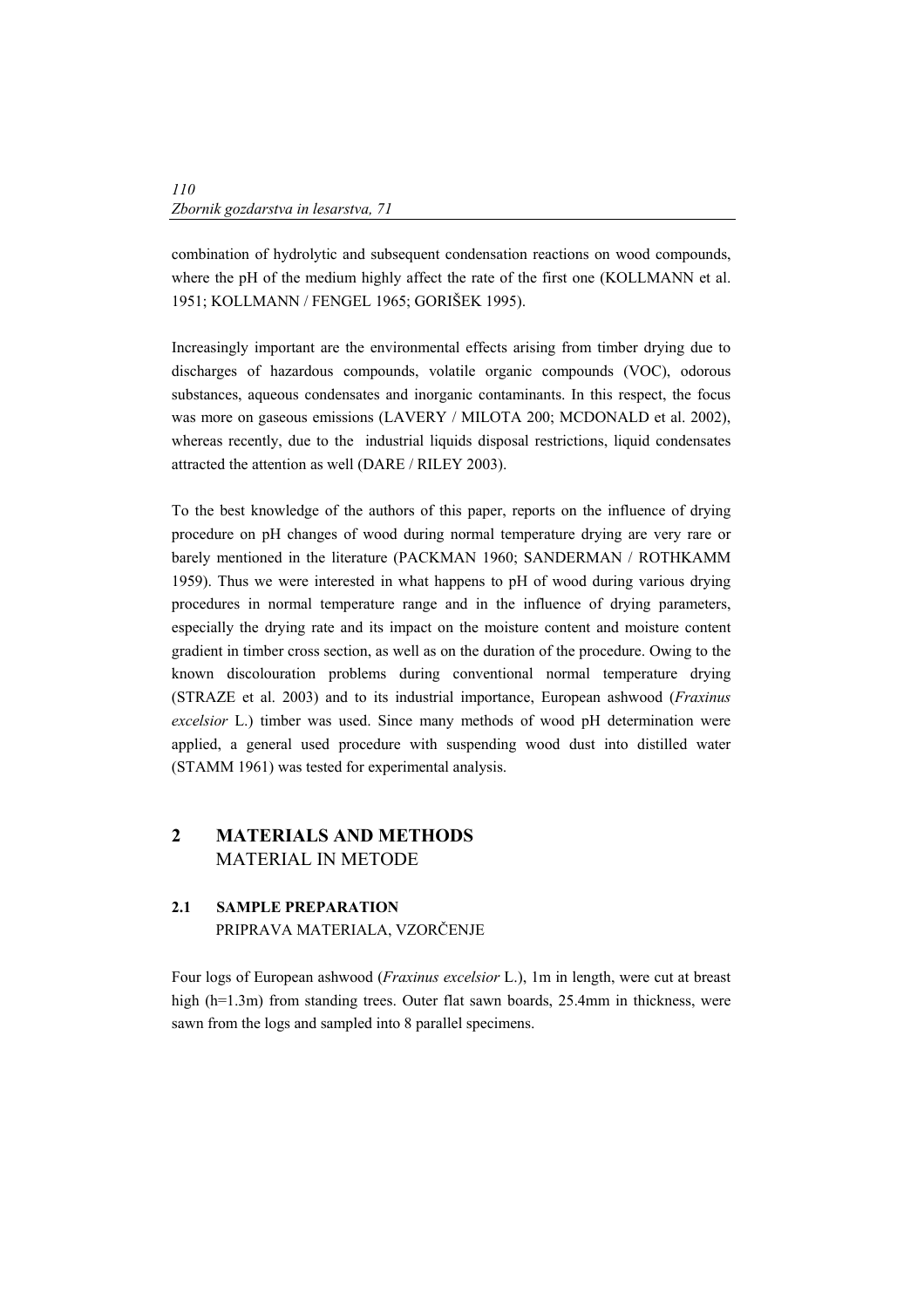#### **2.2 DRYING PROCEDURES**  SUŠILNI POSTOPKI

The specimens, 600mm in length, were smeared immediately with waterproof paints at their cut ends, to prevent rapid water evaporation. Afterwards, seven parallel specimens were contemporaneously dried in laboratory kiln driers using various temperature (T) and relative air humidity (RH), establishing different drying rates (Tab. 1). The air velocity of 0.5m/s remained constant during the entire drying process. The drying process was controlled by wood moisture content (MC), where target MC was predefined to 1-2% more than the equilibrium moisture content (EMC) of the kiln.

Simultaneously, air drying of the remaining specimens during the kiln drying at local timber yard was proceeded. Therefore, specimens were dried for a 1-month period under early spring continental climatic conditions.

Table 1: Drying schedules (S1 to S7) with corresponding temperature (T), relative humidity (RH) and established wood equilibrium moisture content (EMC)

*Preglednica 1: Sušilni režimi (S1 do S7) s pripadajočimi temperaturami sušenja (T), relativnimi zračnimi vlažnostmi (*ϕ*) in doseženimi ravnovesnimi lesnimi vlažnostmi (ur)* 

| Schedule / Režim       | T <sup>[°</sup> C] | $RH / \varphi$ [%] | $EMC / ur$ [%] |  |
|------------------------|--------------------|--------------------|----------------|--|
| $\mathbf{S}1$          |                    | $33 \pm 2$         |                |  |
| <b>S2</b>              | $20 \pm 1$         | $65 \pm 2$         |                |  |
| S3                     |                    | $90 \pm 2$         | 2 <sub>1</sub> |  |
| <b>S4</b>              |                    | $33 \pm 2$         | 6.5            |  |
| $\overline{\text{S5}}$ | $30 \pm 1$         | $65 \pm 2$         |                |  |
| S <sub>6</sub>         |                    | $90 \pm 2$         | 20             |  |
| $\overline{S}$         | $65 \pm 1$         | $85 \pm 2$         |                |  |

#### **2.3 DETERMINATION OF MOISTURE CONTENT AND PH-VALUE**  DOLOČANJE VLAŽNOSTI IN PH-VREDNOSTI LESA

The MC measurements, based on the oven dry method (prEN 13183-1), were applied by successive weighing of specimens from the beginning to the end of the drying procedure. During the drying, successive sampling for MC-gradient determination was carried out at predefined MC decrease by slicing the sawn samples (l=20mm) from the board at three board's depths (1/10, 1/3 and 1/2 of the thickness) (Fig. 1).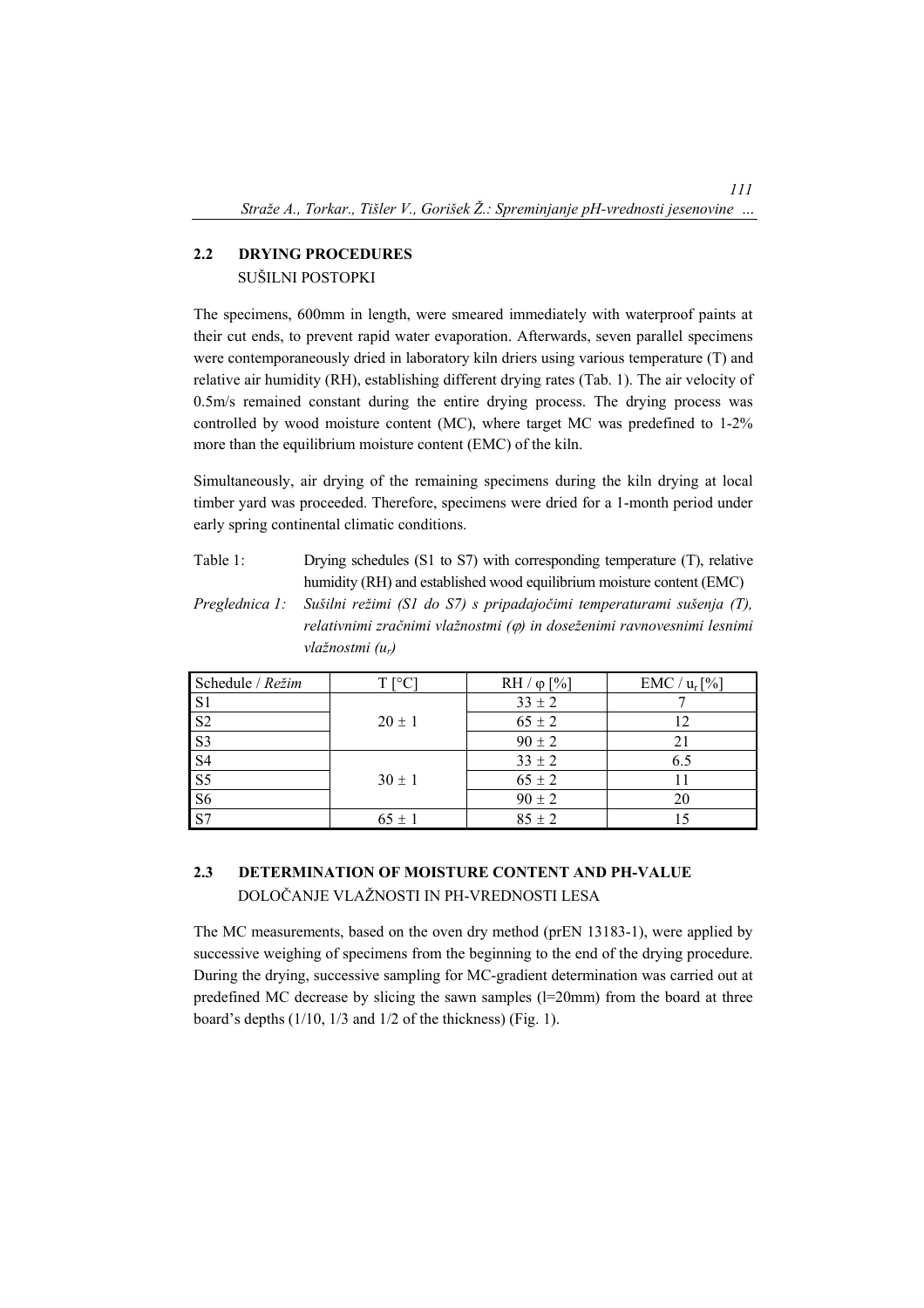Simultaneously with MC-gradient sampling, samples for pH-value determination were taken. The pH of wood was determined at the same predefined MC decrease and at the same board's depths as MC-gradient, using a modified comparative extraction method by STAMM (1961) (Fig. 1). Sawn wood slices, from depths at 1/10, 1/3 and 1/2 of the thickness, were shaven into sawdust, which could pass through a 40-mesh screen. Sawdust of 2.0g was then immediately added to 50 ml of boiling de-ionized water (pH=6.5) and stirred for 5 minutes in an Erlenmayer flask with reflux. The mixture was standing in the closed flask for 30 minutes and was then rapidly cooled to room temperature. Afterwards, the extract was filtered and pH of the solution was measured with glass electrode.



Figure 1: Sampling for determination of MC, MC-gradient and pH-value

*Slika 1: Odvzem vzorcev za določanje lesne vlažnosti (u), vlažnostnega gradienta (∆u/∆t) in pH-vrednosti lesa*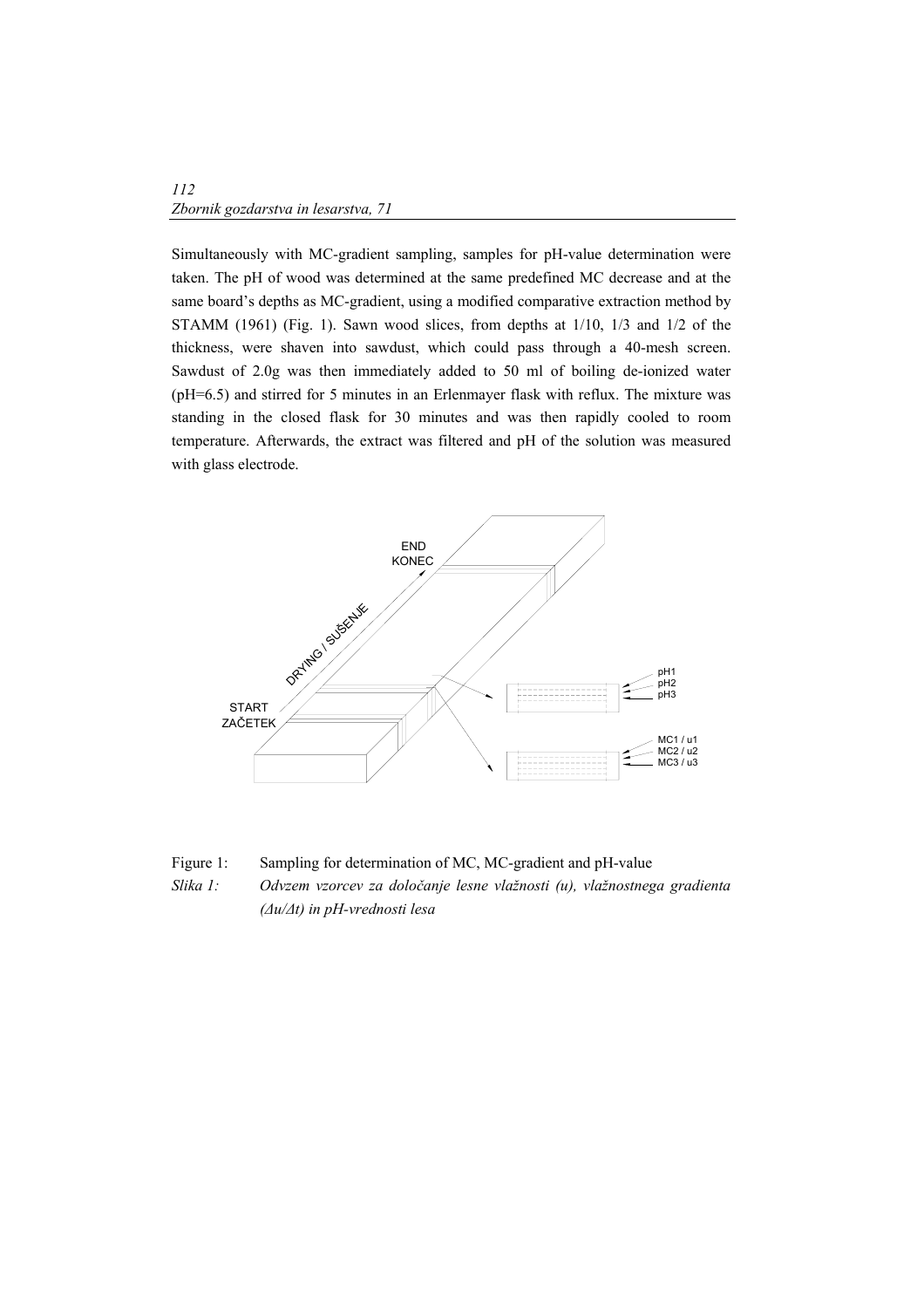# **3 RESULTS**  REZULTATI

#### **3.1 MOISTURE CONTENT AND PH OF GREEN AND AIR-DRIED ASHWOOD**  VLAŽNOST IN PH-VREDNOST SVEŽE IN NARAVNO POSUŠENE JESENOVINE

Wood average MC during 1 month air-drying of ashwood boards in outside timber yard fell from 46.7 % to 31.5 % (Fig. 2). Green ashwood boards had uniform MC distribution (coefficient of variation: CV=5.3%), whereas MC gradient at the end of the procedure varied from 25.1% at the outside layer (1/10 of thickness) to 34.4% in the core (1/2 of thickness; CV=13.6%).

Green samples had also narrow pH distribution around mean of 5.8 (CV=0.3%), without significant difference between surface and core layer of specimen (Fig. 3). The pH of ashwood after air drying followed slight decrease to the average value of 5.7 at wider distribution (CV=1.0%) (Fig. 3). Higher, but insignificantly different pH values were present near the surface of the boards, where inversely lower final MC was reached.





*Slika 2: Porazdelitev lesne vlažnosti (u) v sveži (A) in zračno suhi jesenovini (Fraxinus excelsior L.) (B)*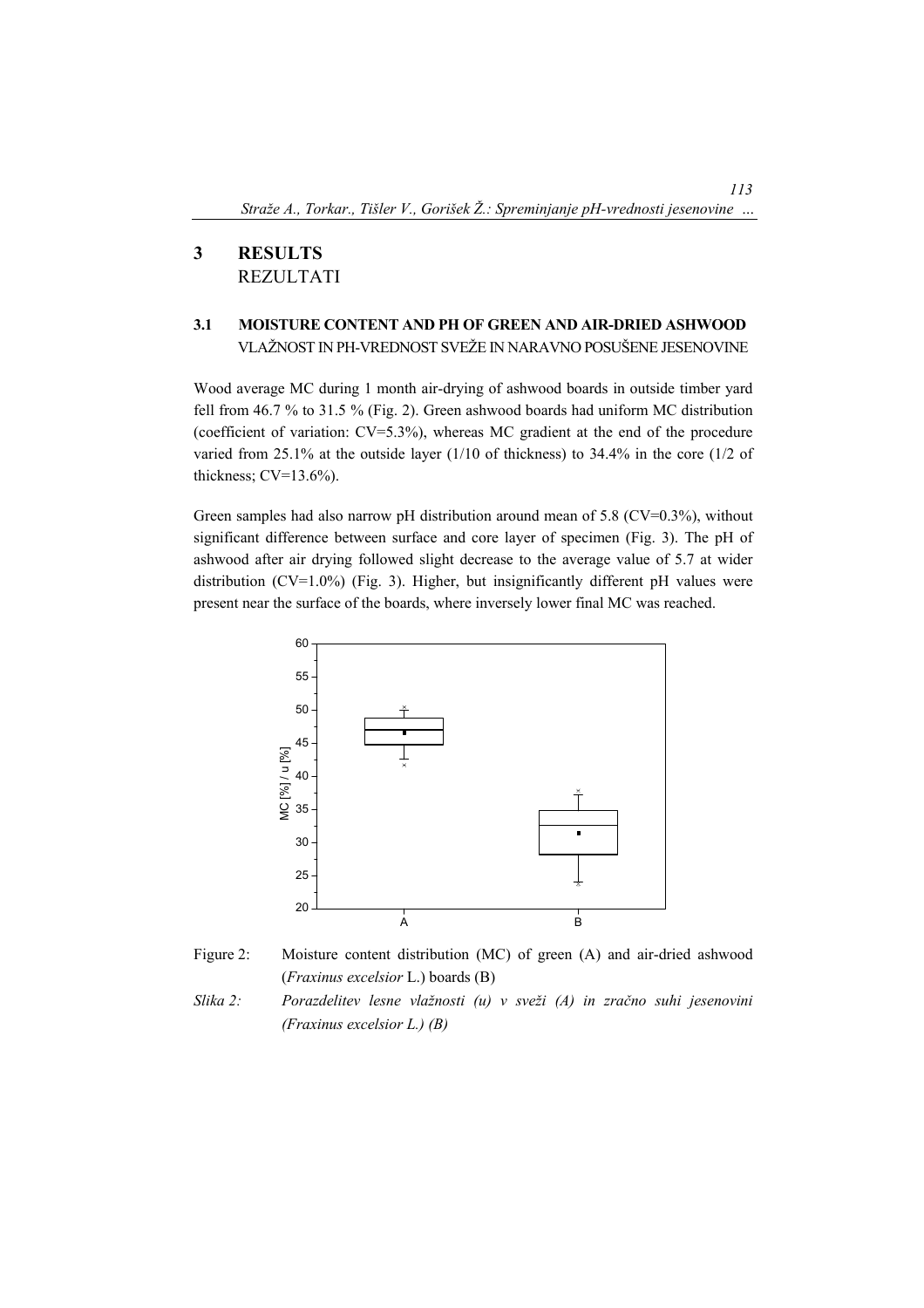

Figure 3: pH distribution of green (A) and predried (B) ashwood boards (*Fraxinus excelsior* L.)

*Slika 3: Porazdelitev pH-vrednosti v sveži (A) in zračno osušeni jesenovini (Fraxinus excelsior L.) (B)* 

# **3.2 KILN DRYING KINETICS**

KINETIKA ŠARŽNEGA KONVEKCIJSKEGA SUŠENJA

The fastest drying procedure, nearly two-fold shorter in comparison to other used procedures (t=15days), was under drying schedule S7 (Tab. 2). High drying rate was achieved during the whole cross section of specimens, and lead to uniform final MC. Moderate drying rate ( $\Delta M C/\Delta t > 1\%$  day) was assured at drying temperatures of 20°C and 30°C using low relative air humidity (RH=33%; S1 and S4). Low final MC, narrowly distributed over sample's cross section (Fig. 4), was reached between 3 and 4 weeks. Slower (∆MC/∆t ≤ 1%/day) but still uniform drying was achieved using moderate RH (RH=65%) at these two temperatures (S2 and S5). The worst drying conditions were present at drying schedules S3 and S6, where drying rate fell bellow 0.5%/day in the surface- as well as in the core-layer. The last two schedules led to uneven drying across the samples cross sections, especially under the drying schedule S3 ( $t=56$ days), which resulted in wide distribution of final MC over the thickness of boards.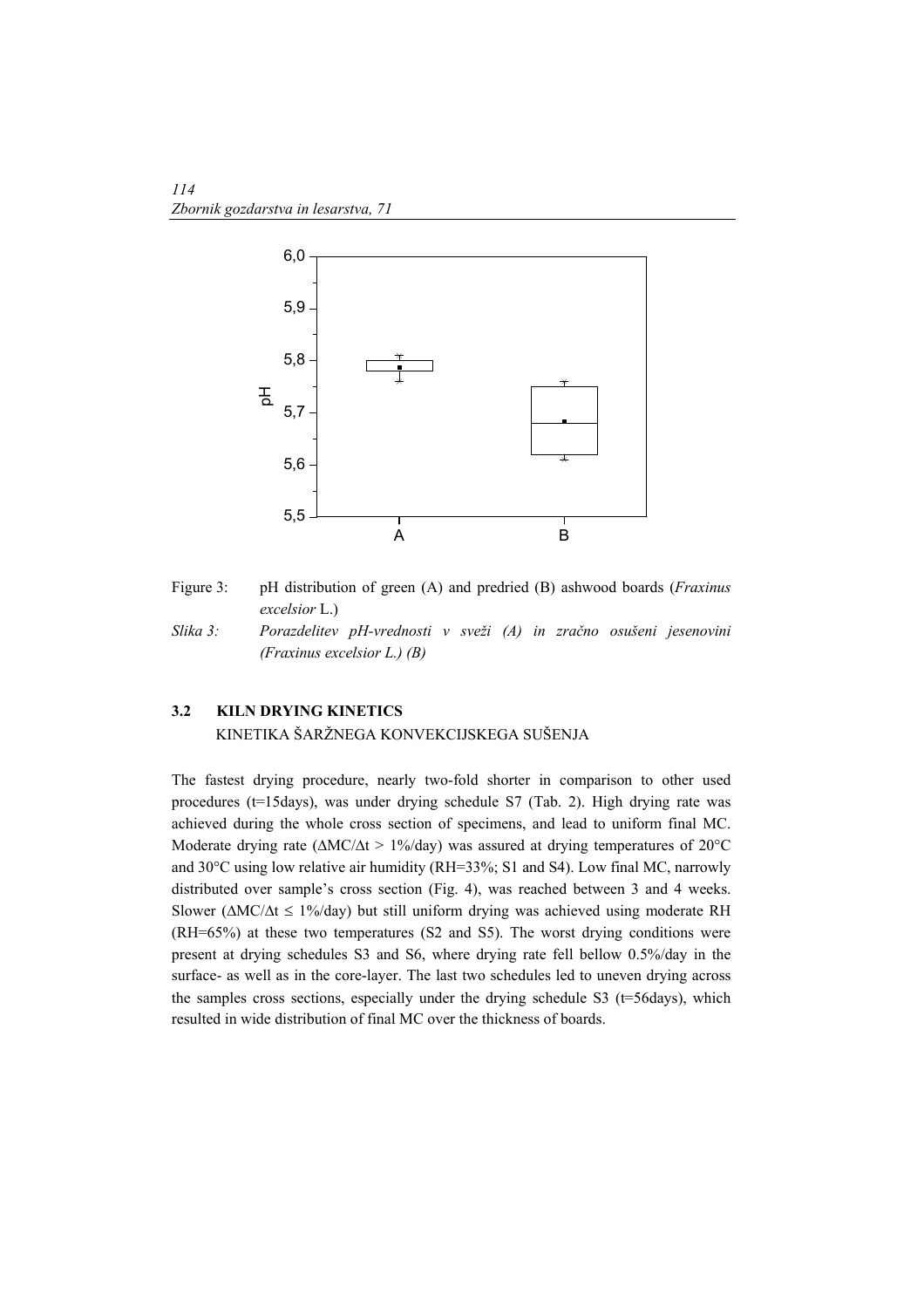- Table 2: Drying time and average drying rate in surface- (1/10 of thickness) and in core-layer (1/2 of thickness) of specimens at various drying schedules (S1 to S7)
- *Preglednica 2: Čas sušenja in povprečna sušilna hitrost površine (1/10 debeline) in sredice vzorcev (1/2 debeline), sušenih z različnimi režimi sušenja (S1 do S7)*

| Schedule<br>režim | Time / $\check{c}$ as<br>[days/dni] | Average drying rate / povprečna sušilna hitrost<br>[%/day; %/dan] |                |  |
|-------------------|-------------------------------------|-------------------------------------------------------------------|----------------|--|
|                   |                                     | Surface layer / zunanji sloj                                      | Core / sredica |  |
| S1                | 28                                  | 1.41                                                              | 1.10           |  |
| S <sub>2</sub>    | 42                                  | 0.64                                                              | 0.60           |  |
| S <sub>3</sub>    | 63                                  | 0.30                                                              | 0.16           |  |
| S <sub>4</sub>    | 25                                  | 1.55                                                              | 1.20           |  |
| S <sub>5</sub>    | 35                                  | 1.00                                                              | 0.90           |  |
| S <sub>6</sub>    | 56                                  | 0.40                                                              | 0.31           |  |
| S7                | 15                                  | 4.85                                                              | 3.68           |  |

# **3.3 END MOISTURE CONTENT OF KILN-DRIED ASHWOOD**  KONČNA VLAŽNOST ŠARŽNO KONVEKCIJSKO POSUŠENE **JESENOVINE**

Use of various drying schedules (S1 to S7) led to different drying rates and corresponding duration of procedures (Tab. 2). Target final MC was predefined by individual EMC of drying chamber (Tab. 1), and was determined as the mean value of three observing specimen's layers.

The lowest final MC (8.8%) was reached in boards dried under schedule S4, whereas values around 11% were reached in boards dried under schedules S1, S5 and S7. Moderate final MC, namely between 15 and 20%, was established in boards dried under schedules S2 and S6, and the highest final MC (27%) at boards dried under drying schedule S3 (Fig. 4). In contrast to the former drying procedures, widely distributed final MC was established in specimens dried under schedule S3. In the last instance, slightly lower final MC was present in the surface layer of specimens (20%≤MC≤25%), whereas final MC in the core layer reached only values around fiber saturation point (FSP).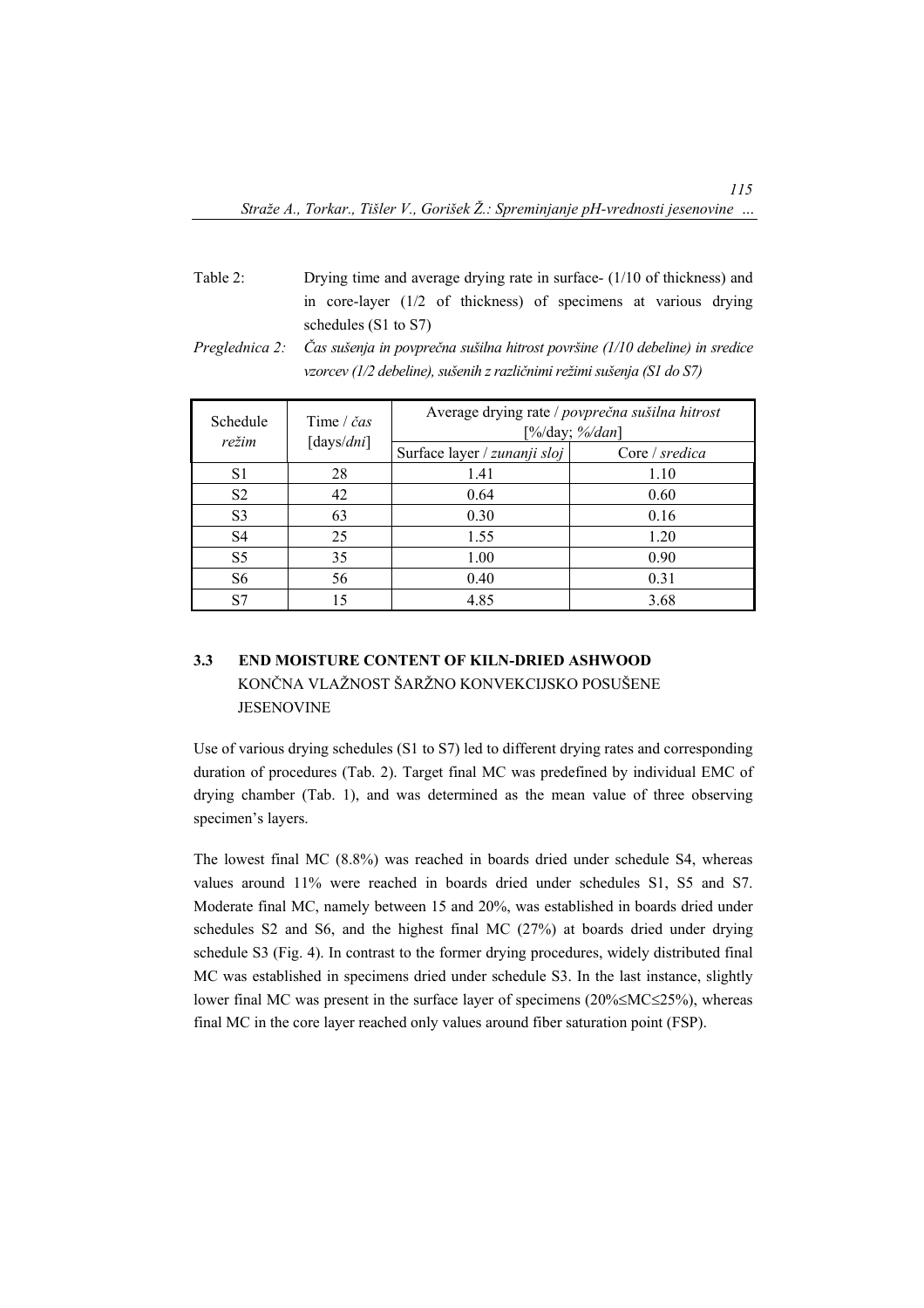

Figure 4: Final MC distribution of ashwood dried under various drying procedures (S1 to S7)

*Slika 4: Porazdelitev končne lesne vlažnosti (uk) jesenovine po šaržnem konvekcijskem sušenju (S1 do S7)* 

#### **3.4 PH OF KILN-DRIED ASHWOOD**

PH-VREDNOST ŠARŽNO KONVEKCIJSKO POSUŠENE JESENOVINE

Kiln drying of ashwood at low temperature  $(T=20^{\circ}C; S1, S2$  and S3) did not cause any significant pH changes. The pH remained in all cases, likewise in core- and surface-layer of specimens, between 5.6 and 5.8, similar to values in green and air-dried wood (Fig. 5). Neither did the raising of temperature to 30°C at low RH (S4) cause any acidification of wood. Reduced drying potential at medium used temperature (S5; 30°C/65%) prolonged the drying time (t=35days) and also provoked significant decrease of wood pH to values around mean of 5.5. The slowest drying at the same temperature (S6; t=56days) caused still higher acidification of the wood tissue. In the last case, end pH of mean around 5.4 was achieved, but with significantly lower values in the core of specimens (pH=5.2), whereas surface did not suffer such distinctive acidification (pH=5.6). The greatest pH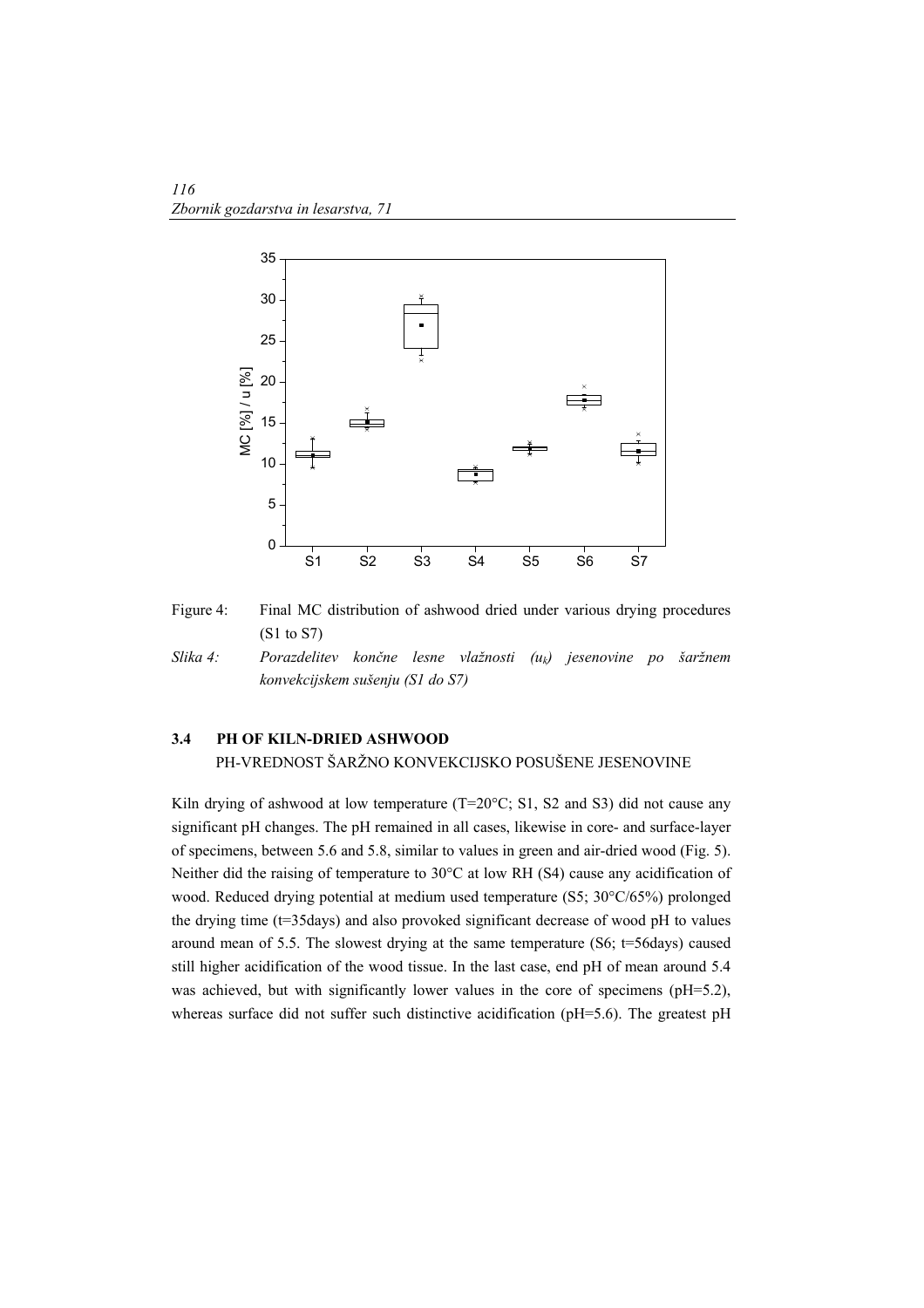decrease occurred in specimens dried under schedule S7 (surface: pH=4.8; core: pH=5.0), when the highest temperature  $(T=65^{\circ}C)$  was used. In the latter instance, less variation of pH over the cross section of specimens was established in comparison to the drying under schedule S6.



Figure 5: Final pH-value distribution of ashwood dried under various drying procedures (S1 to S7)

*Slika 5: Porazdelitev končne pH-vrednosti jesenovine po šaržnem konvekcijskem sušenju (S1 do S7)* 

Multivariable statistics analysis on influencing effects ( $p \le 0.05$ ) to the pH of ashwood confirmed the drying schedule (S1 to S7) and consecutive drying time (t) to be significant influencing variables (Tab. 3). Depth of the specimens (core and surface layer) was not confirmed as the general influencing variable to the resulting pH, and has significant influence only in particular exceeding cases (S6 and S7) (Tab. 3).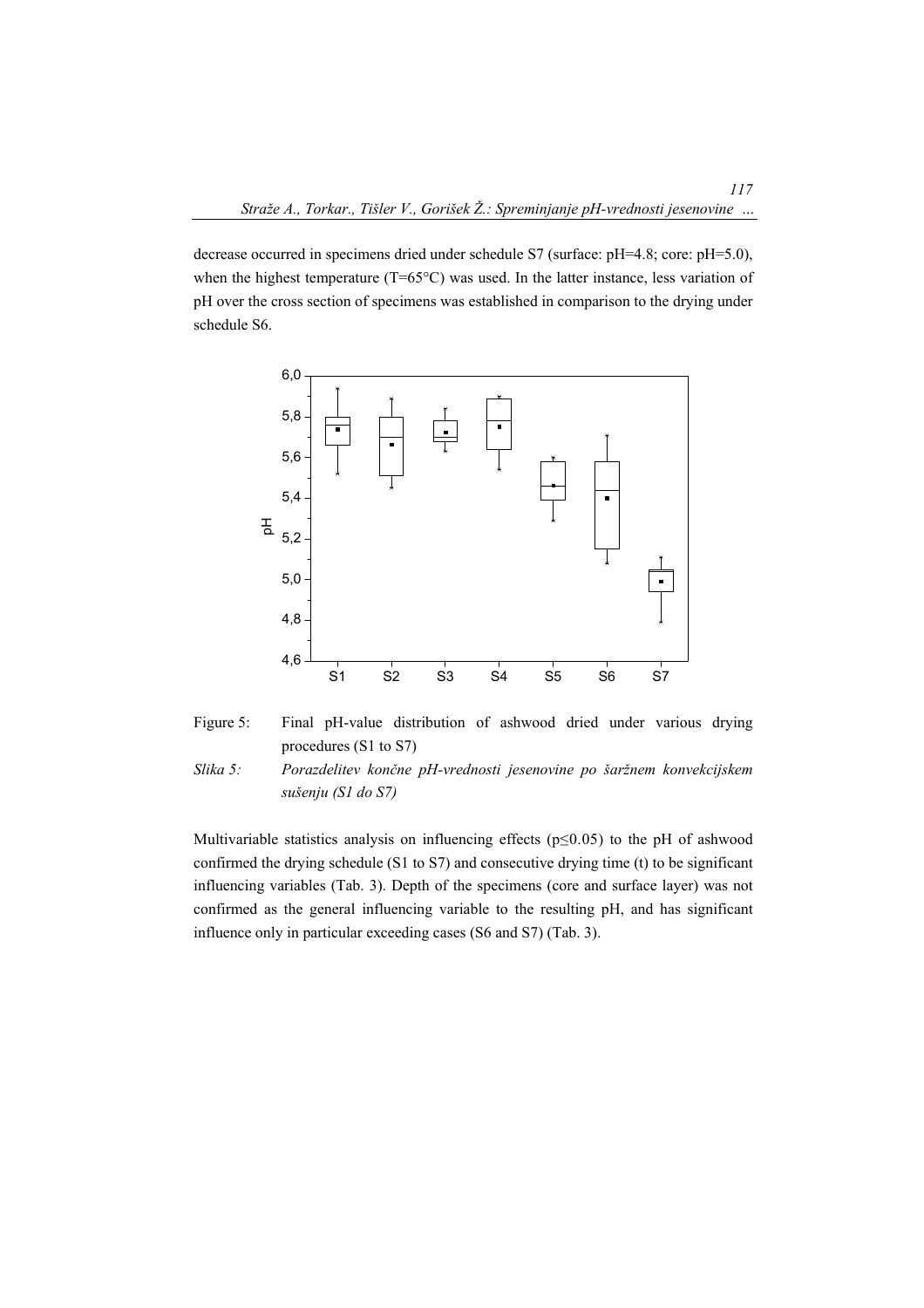- Table 3: Multivariable analysis of variance (p≤0.05) for pH of ashwood dried under various drying schedules (SS-sum of squares, DF-degrees of freedom, MS-mean square, F-ratio, p-value)
- *Preglednica 3: Multivariantna analiza variance (p≤0.05) za pH-vrednosti jesenovine po šaržnem konvekcijskem sušenju (VKO-vsota kvadratov odklonov, SP-stopnje prostosti, SKO-srednji kvadratni odklon, F-vrednost, pvrednost)*

| Source / $Vir$               | SS/    | DF/       | MS/        | $F$ -ratio / | P-value $/$ |
|------------------------------|--------|-----------|------------|--------------|-------------|
|                              | VKO    | <b>SP</b> | <b>SKO</b> | F-vrednost   | P-vrednost  |
| Covariates / Sospremenljivke |        |           |            |              |             |
| Time / $\check{C}$ as        | 1.270  | 1         | 1.270      | 37.22        | 0.000       |
| Main effects / Glavni učinki |        |           |            |              |             |
| Specimen / Vzorec            | 3.211  | 3         | 1.070      | 31.37        | 0.080       |
| Layer / $Sloj$               | 1.075  | 2         | 0.537      | 0.50         | 0.649       |
| Schedule / Režim             | 6.787  | 6         | 1.131      | 33.15        | 0.000       |
| Residual / Ostanek           | 12.967 | 380       | 0.034      |              |             |
| Total / <i>Vsota</i>         | 24.844 | 392       |            |              |             |

### **4 DISCUSSION**  DISKUSIJA

Applicability and accuracy of the used experimental methodology was confirmed by comparing the results with other similar researches. In good agreement are the determined pH-values of ashwood in green state (pH=5.8) with the findings of SANDERMANN and ROTHKAMM (1959), by using similar experimental procedure. The authors determined the pH between 5.9 and 6.0 for the European ashwood (*Fraxinus excelsior* L.) in green condition, which decreased to pH of 5.8 at room temperature and at EMC of 20%.

It is of interest to note the small but significant decrease of pH already after 1-month air drying to the final MC near FSP. The result confirms the beginning of wood acidification already in the free water range, which was suggested by PACKMAN (1960). The author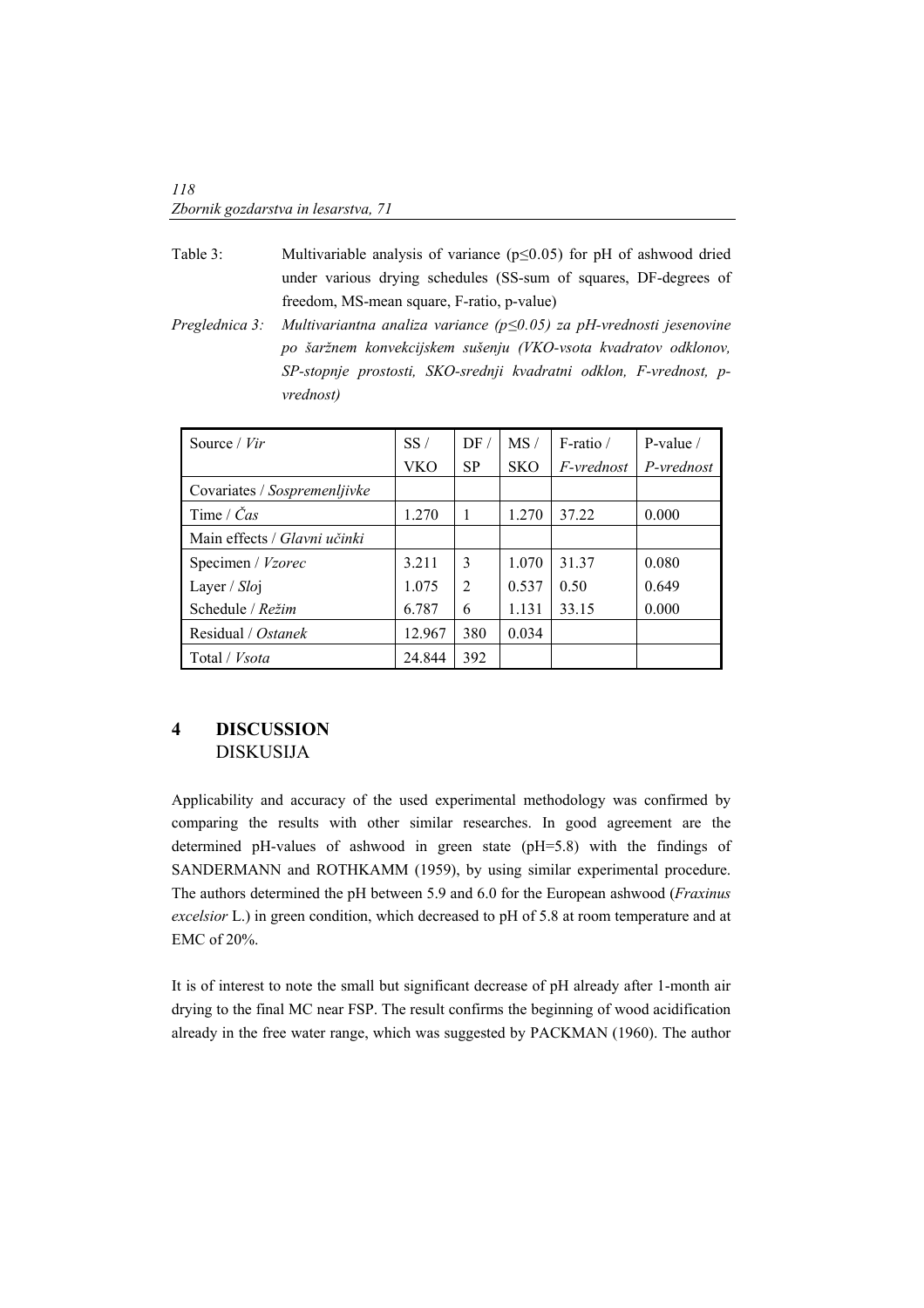described moistened wood as a complex buffer solution containing weak acids and their salts, especially acetic and formic acid, where the acid may be liberated during storage under humid conditions. In the storage of Sitka spruce, beech and birch in humid climate his experiment showed a balance of freed liberated acetic acid from wood with losses of combined acetyl groups in wood tissue. This indicated that the acid was liberated by the process of hydrolysis, which took place under the damp conditions of storage and by which the acetyl groups were split off from their association with hemicelluloses in the wood.

Almost the same pH decrease, compared with air drying, was achieved at the end of kiln drying using low temperature (S1, S2 and S3). Various drying rates at used temperature had no significant influence on pH changes of wood, also in case of long, 2-month drying under schedule S3. It is necessary to emphasize that wood tissue dried under schedule S3 has final MC still near FSP, and therefore still possesses high potential for hydrolytic processes.

In contrast to low temperature drying (S1, S2 and S3), significant influence of drying rate and consecutively drying time on pH of wood was established using moderate temperature ( $T=30^{\circ}$ C; S4, S5 and S6). During drying under S4, high drying rate, causing short drying time, was presumably the reason for the same pH changes of wood in comparison to air-drying and low temperature drying (S1, S2 and S3). More humid conditions in drying chamber, using the same temperature  $(T=30^{\circ}C)$ , decreased drying rate under S5, and especially during drying under schedule S6. Comparison of drying times of S5 and S6 specimens to low temperature drying, where the same RH in chamber was maintained (S2 and S3), did not indicate significant difference, whereas significant pH decrease of wood was established during the latter procedures (S5 and S6). It is of importance that high final MC of specimens dried under schedule S6 still gives strong potential for further hydrolytic reactions in wood, and therefore the high probability of additional decreasing of pH value of wood.

According to PACKMAN (1960), rising of temperature significantly influence the hydrolytic reactions in wood and therefore the rise in the rate of acid evolution, where considerable quantities of acid can pass from the wood into the surrounding damp atmosphere. The author also suggests that humid atmosphere holds favourable wet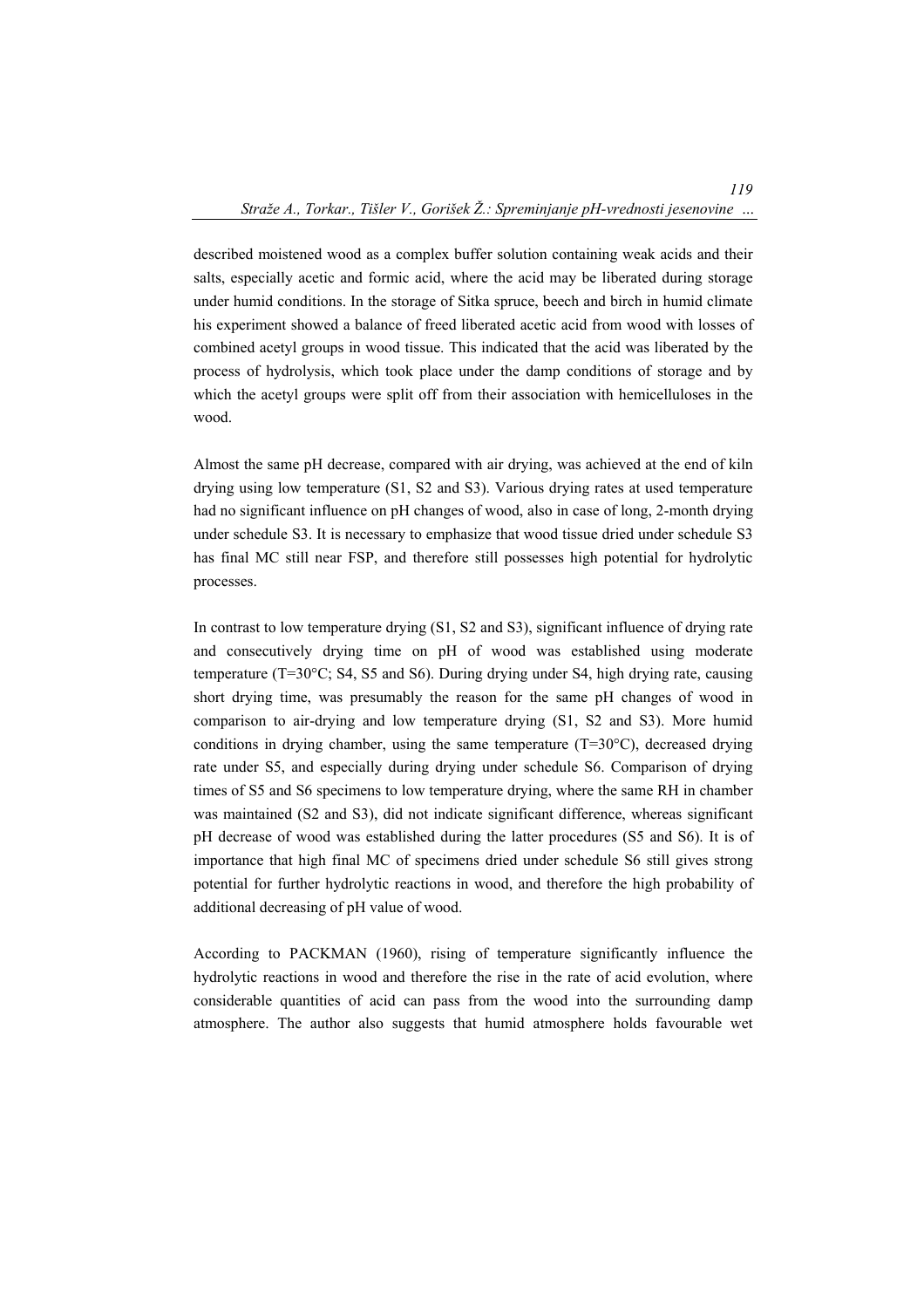conditions in wood, needed for hydrolytic processes, and that it inhibits transport of volatile, free acid from wood into the surrounding. Combining the statements, it can be inferred that in short drying time and presumably in the allowed transport of free acid from the wood, owing to low surrounding RH, the raised temperature did not affect pH changes of wood dried under S4. Opposite conditions were probably the reason for a significant decrease of final pH of wood in the cases of S5 and S6 drying.

Significant influence of temperature on the hydrolytic processes in wood is the most pronounced in specimens dried under schedule S7. In this case, relatively humid surrounding at high temperature caused the greatest and even acidification of wood in the shortest drying time.

# **5 CONCLUSIONS**  ZAKLJUČKI

The research confirmed the impact of drying conditions on the pH of ashwood. At room temperature drying (20°C), duration and drying rate do not significantly affect the pH of ashwood, whereas rising of drying temperature enlarge their influence. High temperature drying using humid climatic conditions provokes acidification of wood to the greatest extent.

# **6 POVZETEK**

*Vse oblike sušenja žaganega lesa imajo značilen vpliv na fizikalne, mehanske kot tudi kemijske lastnosti materiala. Večji del problemov in raziskav pri sušenju izhaja iz sprememb fizikalnih in mehanskih lastnosti ter znane anizotropnosti, pomembne kemijske spremembe lesa pa so pogostejše pri uporabi ostrejših procesnih razmer, npr. visokih temperatur, tlakov ali vlažnosti.* 

*Pri normalnem temperaturnem sušenju, t.j. pri temperaturah do 100°C, večina kemijskih sprememb znotraj lesa nastane pri višjih vlažnostih materiala ali vlažnosti klime. V takšnih razmerah je možna blaga hidroliza predvsem laže razgradljivih hemiceluloz in*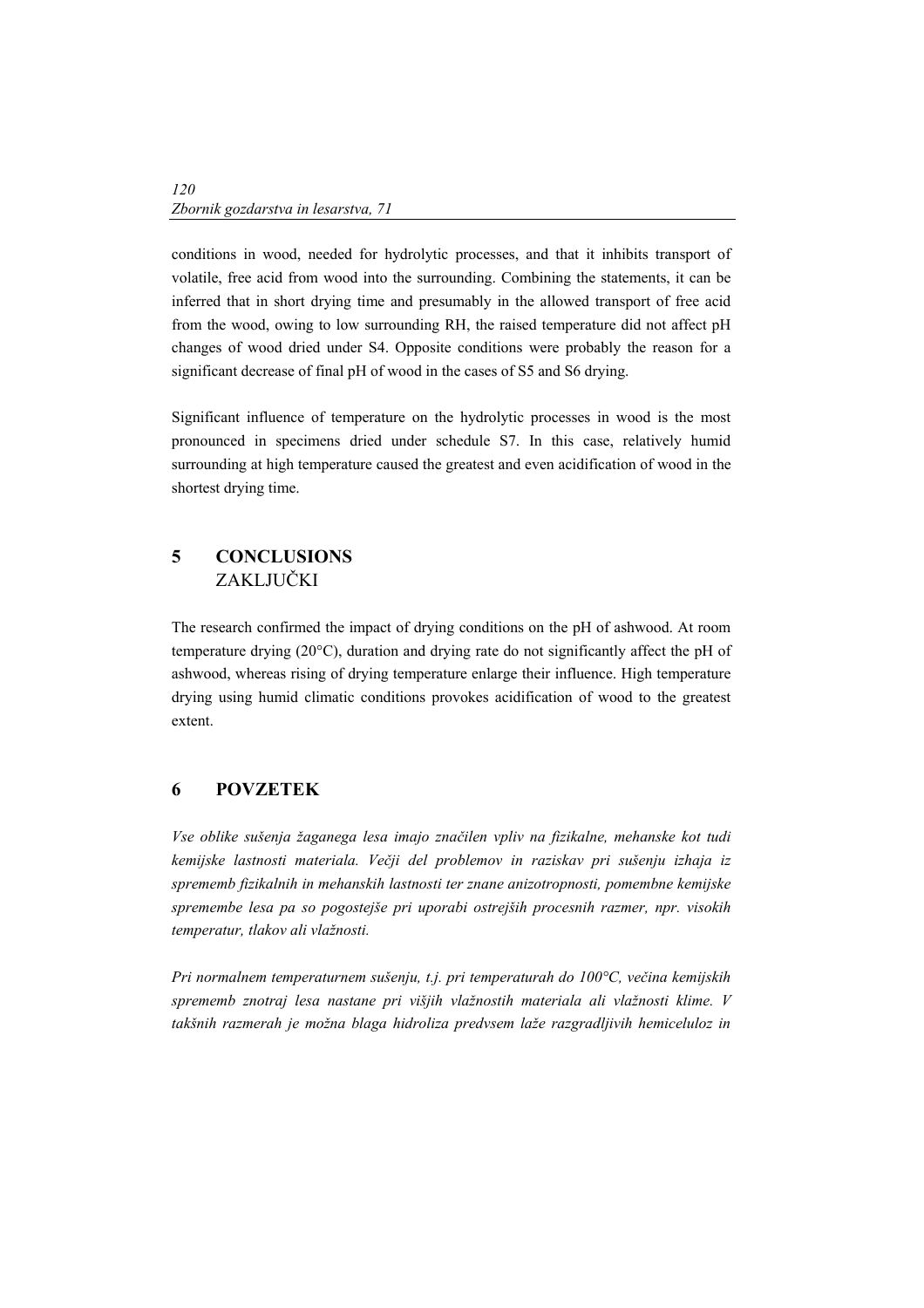*osvobajanje šibkih organskih kislin, zlasti ocetne in mravljične kisline v okolico. Slednji proces omogoča, odvisno od razmer izpostavitve in trajanja, povečanje kislosti lesa, par v okoliški atmosferi in nastalih kondenzatov. Če je material dovolj vlažen, povečana kislost lesa povzroča večjo korozijo sušilnične opreme med sušenjem in kasneje tudi povečano obrabo obdelovalnih orodij med mehansko obdelavo materiala. Nekateri problemi diskoloracij med sušenjem lesa so prav tako tesno povezani s pH-vrednostjo materiala. Znane so optimalne pH-vrednosti za razvoj gliv modrivk ali plesni kot tudi nekaterih t.i. enzimatsko sušilničnih obarvanj lesa in pri železo-taninski reakciji, ko ob stiku lesa s kovinami prihaja do nezaželenih taninskih madežev.* 

*Z raziskavo smo želeli ugotoviti vpliv režima sušenja in sušilnih parametrov, zlasti temperature, hitrosti sušenja in trajanja postopka, na pH-vrednost lesa. V eksperimentu smo uporabili les velikega jesena (Fraxinus excelsior L.). Sveže tangencialne žaganice jesena, debeline 25,4mm, smo razžagali v 8 vzporednih vzorcev, dolžine 600mm. Vzorce smo čelno zaščitili z vodotesnim premaznim sredstvom. Posamezne vzorce smo postavili v laboratorijske sušilnike, kjer smo vzdrževali konstantne sušilne razmere. Vzpostavili smo 7 sušilnih režimov (S1 do S7), tako da smo uporabili 3 temperature sušenja (20°C, 30°C in 65°C) ter relativne zračne vlažnosti v območju od 33% do 90%. Preostali vzorec lesa smo izpostavili zračnemu sušenju v celinskih spomladanskih klimatskih razmerah. Med sušenjem smo z zaporednim odvzemanjem vzorcev gravimetrično določali vlažnost lesa ter vlažnostni gradient po debelini žaganic (1/10, 1/3 in 1/2 debeline). Vzporedno smo odvzemali tudi vzorce za določanje pH-vrednosti. Vzorce lesa smo zmleli v fin prah ter ga po dodatku destilirane vode (1/25) ekstrahirali v času 5 minut. Po polurnem ohlajanju ekstrakta smo pH-vrednost sistema voda-les ugotavljali s kombinirano stekleno elektrodo. Les smo sušili toliko časa, dokler se ni njegova vlažnost približala ravnovesni vlažnosti v sušilniku, oz. mesec dni v primeru naravnega sušenja.* 

*Ugotovili smo, da ima sušilni postopek značilen vpliv na pH-vrednost lesa. Že pri naravnem sušenju jesenovine, kjer smo dosegli le 15% znižanje vlažnosti lesa iz svežega stanja do povprečne končne vrednosti 31,5%, se je povprečna pH-vrednost zmanjšala iz začetne 5,8 na končno 5,7. Rezultat potrjuje pojav hidrolitskih reakcij že v območju proste vode v lesu, ki ga v primeru spreminjanja kislosti oz. bazičnosti medija literatura označuje kot kritičnega.*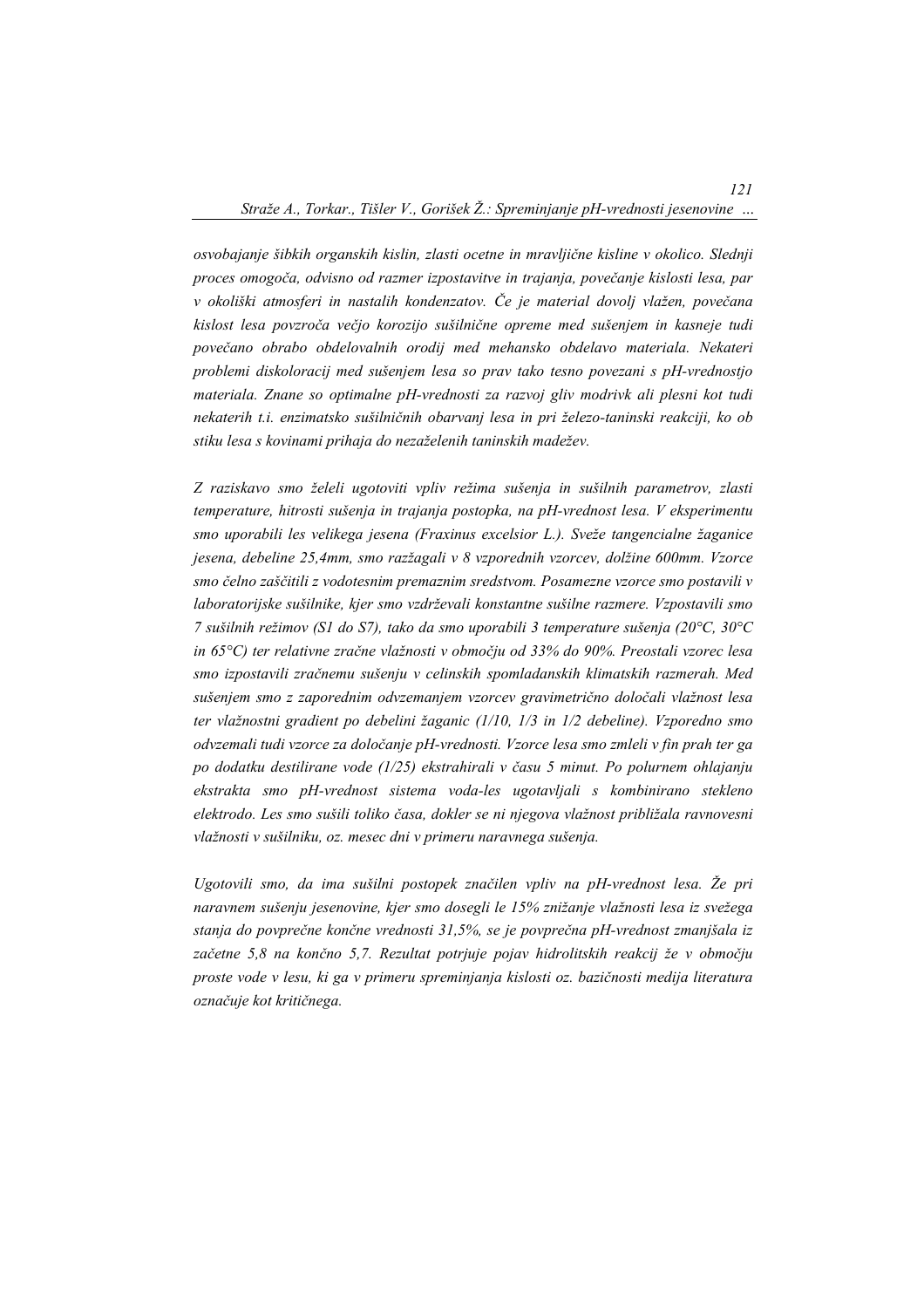*Komorsko sušenje pri temperaturi 20°C je povzročilo praktično identično spremembo pH-vrednosti lesa, kjer so se končne povprečne vrednosti pH prav tako sukale med 5,7 in 5,8. Hitrost in trajanje sušenja pri uporabljeni temperaturi nista imela značilnega vpliva, posledično enako velja tudi za globino vzorčenja, saj je bila porazdelitev vrednosti pH ozka. Pri hitrejših postopkih sušenja ob uporabljeni temperaturi (S1: 20°C/33%; S2: 20°C/65%) so bili doseženi dokaj ugodni časi sušenja (28 dni in 42 dni), pri uporabi počasnejšega postopka (S3: 20°C/90%) pa sta poleg dolgotrajnosti (62 dni) neugodna tudi visoka končna vlažnost (27%) in velik vlažnostni gradient. Navedeno končno stanje lesne vlažnosti slednjih vzorcev tako še vedno predstavlja možnost nadaljnjih sprememb pH-vrednosti lesa.* 

*Neznačilen vpliv na pH-vrednosti lesa je bil ugotovljen tudi v primeru uporabe temperature sušenja 30°C in nizke relativne zračne vlažnosti (33%; S4). Prvi vpliv sušilne hitrosti in režima sušenja na pH lesa je bilo pri isti temperaturi zaslediti šele pri dveh počasnejših sušilnih postopkih (S5: 30°C/65%; S6: 30°C/90%), kjer smo dosegli znižanje povprečne končne pH-vrednosti lesa na 5,5 in 5,4. Pri režimu sušenja S5 smo ugotovili enakomerno sušilno hitrost na prečnem prerezu vzorcev, kar je pripeljalo do ugodnega časa sušenja, ozke porazdelitve pH- vrednosti (površina: 5,6; sredica: 5,4) in nizke povprečne končni vlažnosti (12%). Zelo neugodno sušenje je bilo pri uporabi režima S6, kjer smo dosegli visoko in ozko porazdeljeno povprečno končno vlažnost (18%) ter izrazit padec pH, še posebej v sredici vzorcev (5,2). Posamična primerjava režimov S2 in S3 pri temperaturi sušenja 20°C z režimoma S5 in S6 pri višji temperaturi (30°C) pokaže na podobne sušilne hitrosti, čase sušenja in končne vlažnosti ter na bistvene razlike v doseženih končnih vrednostih pH. Primerjava kaže na neposreden vpliv povišanja temperature na hidrolitske spremembe lesa.* 

*Izraziti vpliv temperature sušenja na hidrolizo lesnih komponent ter s tem na pH lesa je bil še dodatno potrjen pri uporabi najostrejšega režima (S7: 65°C/85%). V relativno vlažni klimi smo dosegli hitro in enakomerno sušenje po celotnem prerezu vzorcev. Navkljub kratkemu času sušenja (15 dni) pa so razmere postopka povzročile značilno in največje povečanje kislosti lesa po celotnem prerezu žaganic. Pri povprečni končni vlažnosti 12% je povprečna pH-vrednost lesa znašala le 5,0.*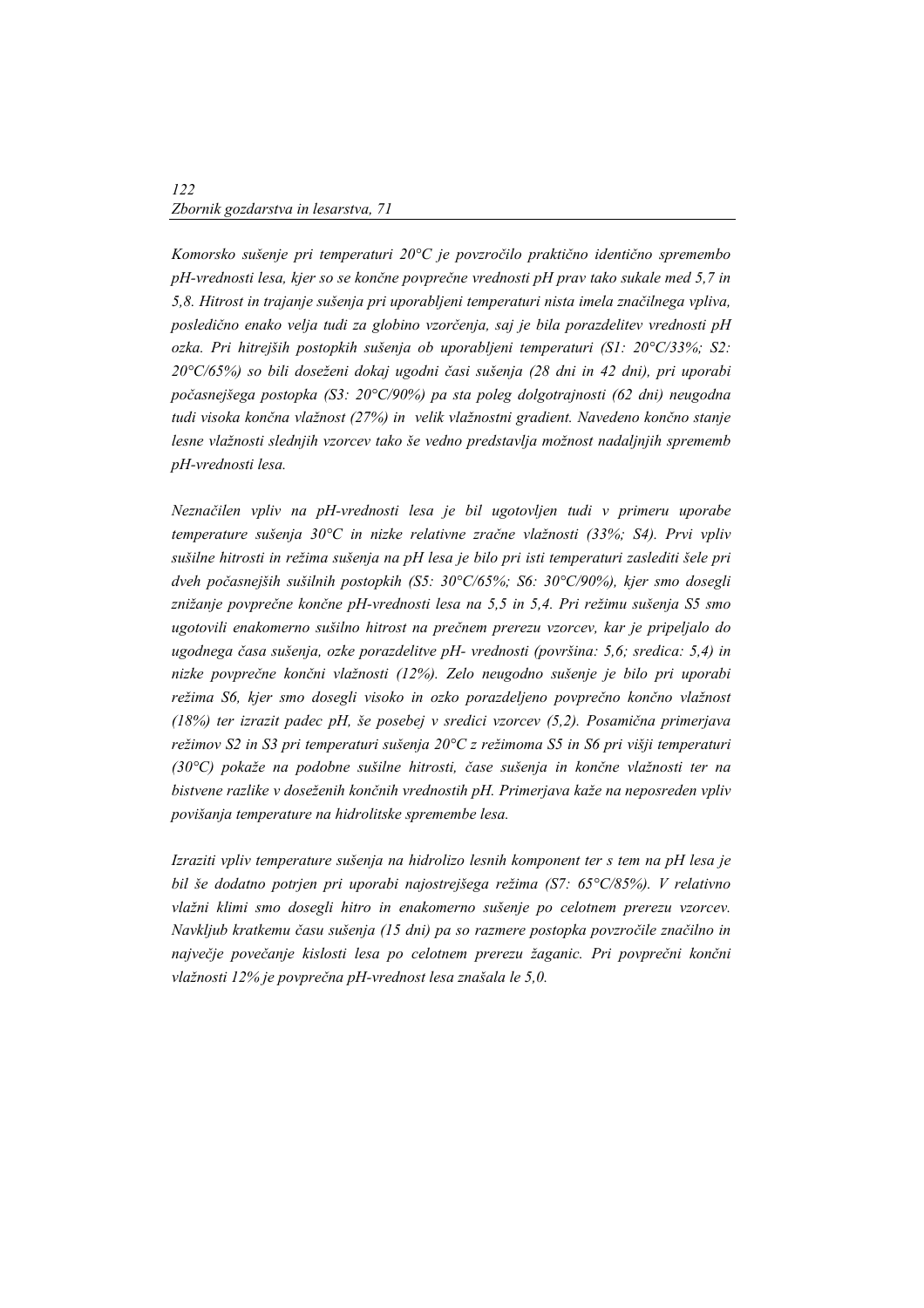# **7 REFERENCES**  LITERATURA

- ARNI, P. C. / COOCHRANE, G. C. / GRAY, J. D. 1965. The emission of corrosive vapours by wood. I. Survey of the acid-release properties of certain freshly felled hardwoods and softwoods. Journal of applied chemistry, 15, 7: 305-313.
- ARNI, P. C. / COOCHRANE, G. C. / GRAY, J. D. 1965. The emission of corrosive vapours by wood. II. The analysis of the vapours emitted by certain freshly felled hardwoods and softwoods by gas chromatography and spectrophotometry. Journal of applied chemistry, 15, 10: 463-468.
- BAUCH, J. / SCHMIDT, O. / YAZAKI, Y. / STARCK, M., 1985. Significance of Bacteria in the Discoloration of Ilomba Wood (Pycnanthus angolensis Exell). Holzforschung, 39, 5: 249-252.
- BAUCH, J. / HUNDT, H. / WEISSMANN, G. / LANGE, W. / KUBEL, H. / VON-HUNDT, H., 1991. On the cause of yellow discoloration of oak heartwood (Quercus Sect. robur) during drying. Holzforschung, 45, 2: 79 – 85.
- BERNDT, H. / LIESE, W., 1973. The occurrence of bacteria in wet-stored Beech wood. Zentralblatt für Bakteriologie, Parasitenkunde, Infektionskrankheiten und Hygiene, 128, 5/6: 578-594.
- DARE, P. / RILEY, S., 2003. Liquid Condensate Emissions from Kilns Drying Radiata Pine. The 8<sup>th</sup> International IUFRO Wood drying conference, Brasov, Romania, 24<sup>th</sup> to 29<sup>th</sup> August, Proceedings: 477-480.
- HILLIS, W. E. / MCKENZIE, W. M., 1964. Chemical attack as a factor in the wear of woodworking cutters. Forest Products Journal, 14, 7: 310-312.
- HUMAR, M. / PETRIČ, M. / POHLEVEN, F. 2001. Changes of the pH value of impregnated wood during exposure to wood-rotting fungi. Holz als Roh- und Werkstoff, 59: 288-293.
- KOCH, G. / BAUCH, J. / PULS, J. / SCHWAB, E. / WELLING, J., 2000. Vorbeugung gegen Verfärbungen von Rotbuche. Holz-Zentralblatt, 126, 6: 1-6.
- KOLLMANN, F. / KEYLWERTH, R. / KÜBLER, H., 1951. Verfärbungen des Vollholzes und Furniere bei der künstlichen Holztrocknung. Holz als Roh- und Werkstoff, 9, 10: 382-391.
- KOLLMANN, F. / FENGEL, D., 1965. Änderung der chemischen Zusammensetzung von Holz durch thermische Behandlung. Holz als Roh- und Werkstoff, 23, 12: 461-468.